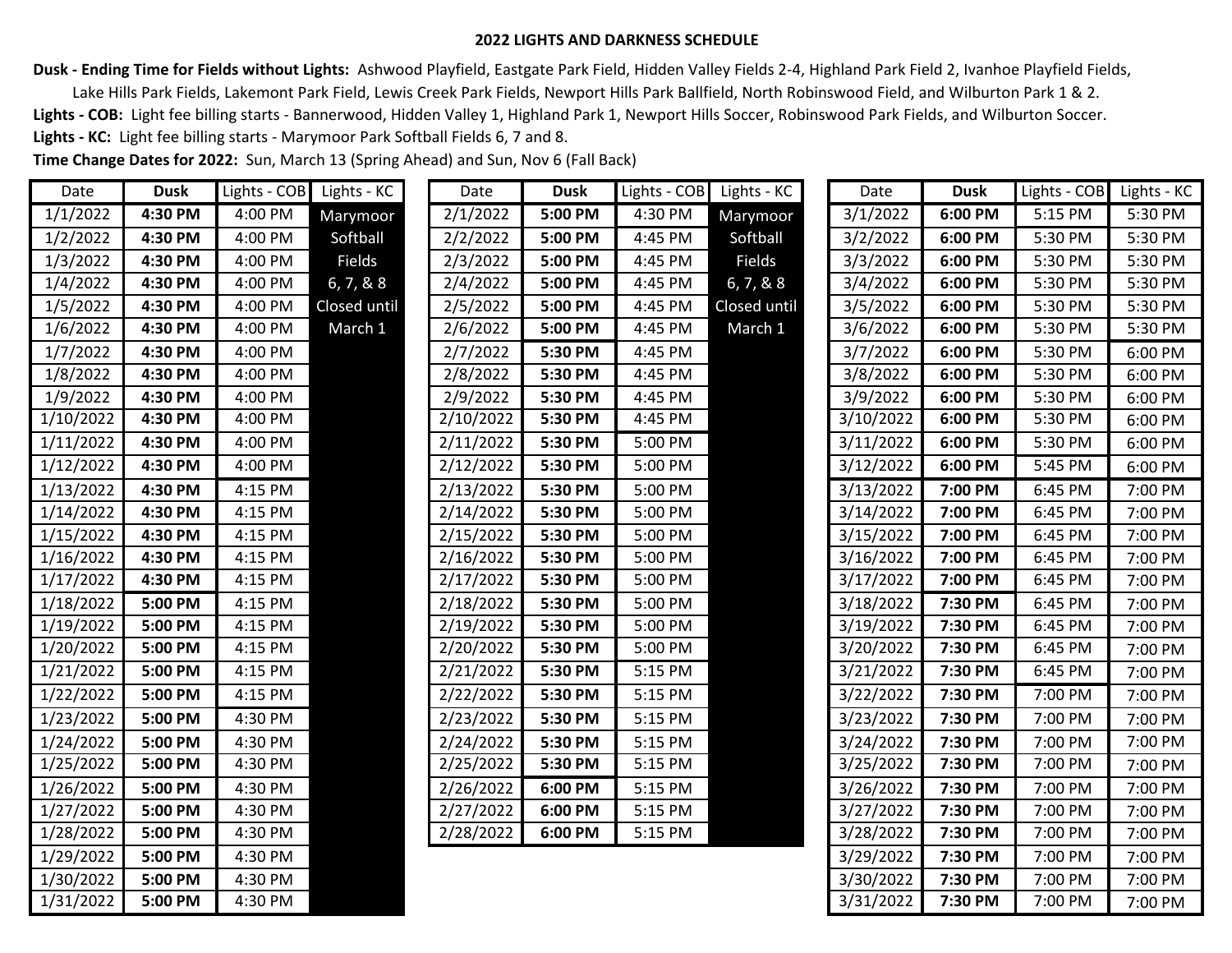| Date      | <b>Dusk</b> | Lights - COB | Lights - KC | Date                   | <b>Dusk</b> | Lights - COB | Lights - KC | Date      | <b>Dusk</b> | Lights - COB | Lights - KC |
|-----------|-------------|--------------|-------------|------------------------|-------------|--------------|-------------|-----------|-------------|--------------|-------------|
| 4/1/2022  | 7:30 PM     | 7:00 PM      | 7:00 PM     | 5/1/2022               | 8:30 PM     | 7:45 PM      | 8:00 PM     | 6/1/2022  | 9:00 PM     | 8:30 PM      | 8:30 PM     |
| 4/2/2022  | 7:30 PM     | 7:15 PM      | 7:00 PM     | 5/2/2022               | 8:30 PM     | 7:45 PM      | 8:00 PM     | 6/2/2022  | 9:00 PM     | 8:30 PM      | 8:30 PM     |
| 4/3/2022  | 7:30 PM     | 7:15 PM      | 7:00 PM     | 5/3/2022               | 8:30 PM     | 8:00 PM      | 8:00 PM     | 6/3/2022  | 9:00 PM     | 8:30 PM      | 8:30 PM     |
| 4/4/2022  | 7:30 PM     | 7:15 PM      | 7:30 PM     | 5/4/2022               | 8:30 PM     | 8:00 PM      | 8:00 PM     | 6/4/2022  | 9:00 PM     | 8:30 PM      | 8:30 PM     |
| 4/5/2022  | 7:30 PM     | 7:15 PM      | 7:30 PM     | 5/5/2022               | 8:30 PM     | 8:00 PM      | 8:00 PM     | 6/5/2022  | 9:00 PM     | 8:30 PM      | 8:30 PM     |
| 4/6/2022  | 7:30 PM     | 7:15 PM      | 7:30 PM     | 5/6/2022               | 8:30 PM     | 8:00 PM      | 8:00 PM     | 6/6/2022  | 9:00 PM     | 8:30 PM      | 9:00 PM     |
| 4/7/2022  | 8:00 PM     | 7:15 PM      | 7:30 PM     | 5/7/2022               | 8:30 PM     | 8:00 PM      | 8:00 PM     | 6/7/2022  | 9:00 PM     | 8:30 PM      | 9:00 PM     |
| 4/8/2022  | 8:00 PM     | 7:15 PM      | 7:30 PM     | 5/8/2022               | 8:30 PM     | 8:00 PM      | 8:00 PM     | 6/8/2022  | 9:00 PM     | 8:30 PM      | 9:00 PM     |
| 4/9/2022  | 8:00 PM     | 7:15 PM      | 7:30 PM     | 5/9/2022               | 8:30 PM     | 8:00 PM      | 8:00 PM     | 6/9/2022  | 9:00 PM     | 8:30 PM      | 9:00 PM     |
| 4/10/2022 | 8:00 PM     | 7:15 PM      | 7:30 PM     | 5/10/2022              | 8:30 PM     | 8:00 PM      | 8:00 PM     | 6/10/2022 | 9:00 PM     | 8:30 PM      | 9:00 PM     |
| 4/11/2022 | 8:00 PM     | 7:15 PM      | 7:30 PM     | $\frac{1}{5}$ /11/2022 | 8:30 PM     | 8:00 PM      | 8:00 PM     | 6/11/2022 | 9:00 PM     | 8:30 PM      | 9:00 PM     |
| 4/12/2022 | 8:00 PM     | 7:30 PM      | 7:30 PM     | 5/12/2022              | 8:30 PM     | 8:00 PM      | 8:00 PM     | 6/12/2022 | 9:00 PM     | 8:30 PM      | 9:00 PM     |
| 4/13/2022 | 8:00 PM     | 7:30 PM      | 7:30 PM     | 5/13/2022              | 8:30 PM     | 8:00 PM      | 8:00 PM     | 6/13/2022 | 9:00 PM     | 8:45 PM      | 9:00 PM     |
| 4/14/2022 | 8:00 PM     | 7:30 PM      | 7:30 PM     | 5/14/2022              | 8:30 PM     | 8:15 PM      | 8:00 PM     | 6/14/2022 | 9:00 PM     | 8:45 PM      | 9:00 PM     |
| 4/15/2022 | 8:00 PM     | 7:30 PM      | 7:30 PM     | 5/15/2022              | 8:30 PM     | 8:15 PM      | 8:00 PM     | 6/15/2022 | 9:00 PM     | 8:45 PM      | 9:00 PM     |
| 4/16/2022 | 8:00 PM     | 7:30 PM      | 7:30 PM     | 5/16/2022              | 8:30 PM     | 8:15 PM      | 8:30 PM     | 6/16/2022 | 9:00 PM     | 8:45 PM      | 9:00 PM     |
| 4/17/2022 | 8:00 PM     | 7:30 PM      | 7:30 PM     | 5/17/2022              | 8:30 PM     | 8:15 PM      | 8:30 PM     | 6/17/2022 | 9:00 PM     | 8:45 PM      | 9:00 PM     |
| 4/18/2022 | 8:00 PM     | 7:30 PM      | 7:30 PM     | 5/18/2022              | 8:30 PM     | 8:15 PM      | 8:30 PM     | 6/18/2022 | 9:00 PM     | 8:45 PM      | 9:00 PM     |
| 4/19/2022 | 8:00 PM     | 7:30 PM      | 7:30 PM     | 5/19/2022              | 8:30 PM     | 8:15 PM      | 8:30 PM     | 6/19/2022 | 9:00 PM     | 8:45 PM      | 9:00 PM     |
| 4/20/2022 | 8:00 PM     | 7:30 PM      | 7:30 PM     | 5/20/2022              | 8:30 PM     | 8:15 PM      | 8:30 PM     | 6/20/2022 | 9:00 PM     | 8:45 PM      | 9:00 PM     |
| 4/21/2022 | 8:00 PM     | 7:30 PM      | 7:30 PM     | 5/21/2022              | 9:00 PM     | 8:15 PM      | 8:30 PM     | 6/21/2022 | 9:00 PM     | 8:45 PM      | 9:00 PM     |
| 4/22/2022 | 8:00 PM     | 7:30 PM      | 7:30 PM     | 5/22/2022              | 9:00 PM     | 8:15 PM      | 8:30 PM     | 6/22/2022 | 9:00 PM     | 8:45 PM      | 9:00 PM     |
| 4/23/2022 | 8:00 PM     | 7:45 PM      | 7:30 PM     | 5/23/2022              | 9:00 PM     | 8:15 PM      | 8:30 PM     | 6/23/2022 | 9:00 PM     | 8:45 PM      | 9:00 PM     |
| 4/24/2022 | 8:00 PM     | 7:45 PM      | 7:30 PM     | 5/24/2022              | 9:00 PM     | 8:15 PM      | 8:30 PM     | 6/24/2022 | 9:00 PM     | 8:45 PM      | 9:00 PM     |
| 4/25/2022 | 8:00 PM     | 7:45 PM      | 8:00 PM     | 5/25/2022              | 9:00 PM     | 8:15 PM      | 8:30 PM     | 6/25/2022 | 9:00 PM     | 8:45 PM      | 9:00 PM     |
| 4/26/2022 | 8:00 PM     | 7:45 PM      | 8:00 PM     | 5/26/2022              | 9:00 PM     | 8:15 PM      | 8:30 PM     | 6/26/2022 | 9:00 PM     | 8:45 PM      | 9:00 PM     |
| 4/27/2022 | 8:00 PM     | 7:45 PM      | 8:00 PM     | 5/27/2022              | 9:00 PM     | 8:30 PM      | 8:30 PM     | 6/27/2022 | 9:00 PM     | 8:45 PM      | 9:00 PM     |
| 4/28/2022 | 8:30 PM     | 7:45 PM      | 8:00 PM     | 5/28/2022              | 9:00 PM     | 8:30 PM      | 8:30 PM     | 6/28/2022 | 9:00 PM     | 8:45 PM      | 9:00 PM     |
| 4/29/2022 | 8:30 PM     | 7:45 PM      | 8:00 PM     | 5/29/2022              | 9:00 PM     | 8:30 PM      | 8:30 PM     | 6/29/2022 | 9:00 PM     | 8:45 PM      | 9:00 PM     |
| 4/30/2022 | 8:30 PM     | 7:45 PM      | 8:00 PM     | 5/30/2022              | 9:00 PM     | 8:30 PM      | 8:30 PM     | 6/30/2022 | 9:00 PM     | 8:45 PM      | 9:00 PM     |
|           |             |              |             | 5/31/2022              | 9:00 PM     | 8:30 PM      | 8:30 PM     |           |             |              |             |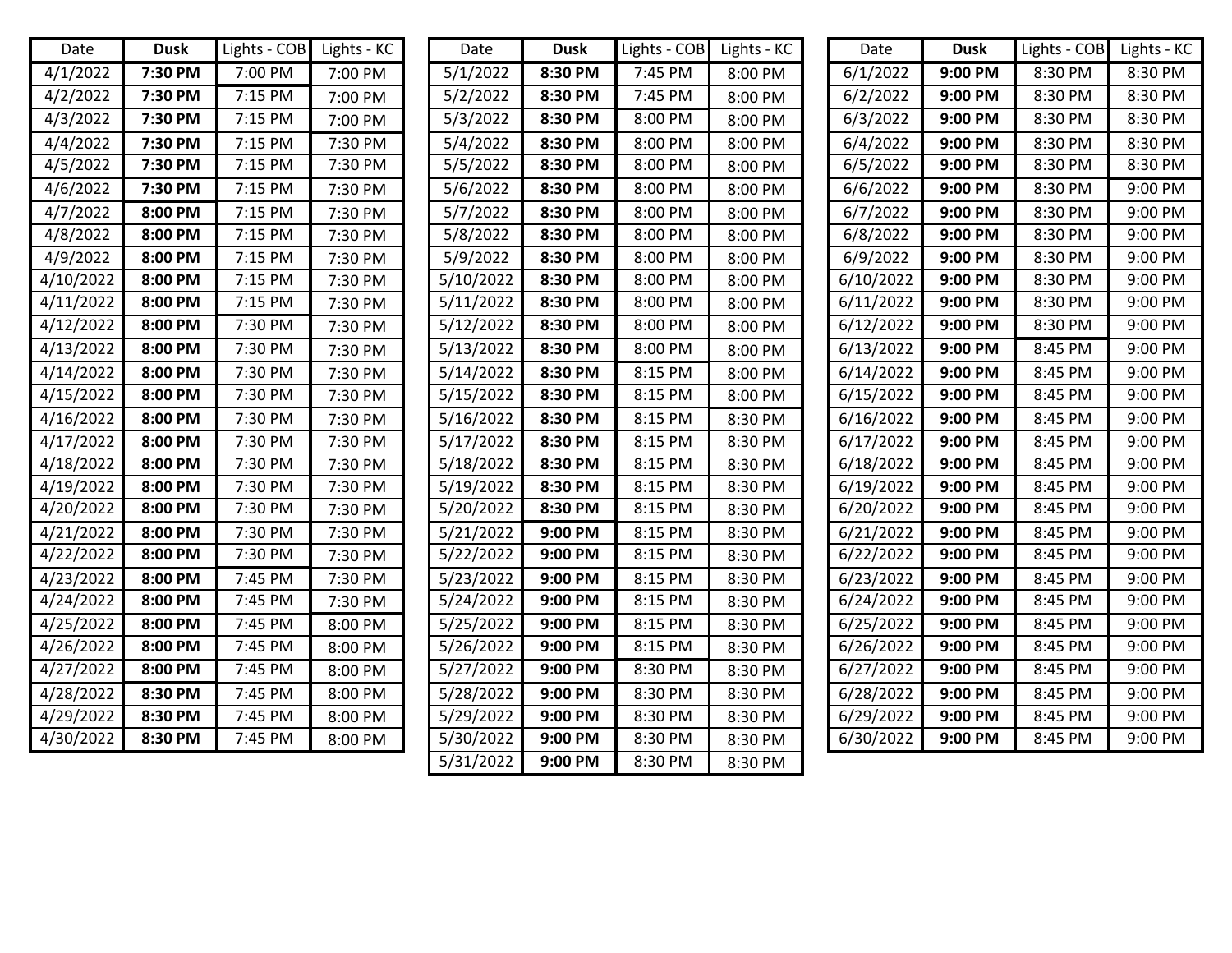| Date                 | <b>Dusk</b> | Lights - $COB$ Lights - $KC$ |         | Date      | <b>Dusk</b> | Lights - COB Lights - KC |         | Date      | <b>Dusk</b> | Lights - COB Lights - KC |         |
|----------------------|-------------|------------------------------|---------|-----------|-------------|--------------------------|---------|-----------|-------------|--------------------------|---------|
| 7/1/2022             | 9:00 PM     | 8:45 PM                      | 9:00 PM | 8/1/2022  | 8:30 PM     | 8:15 PM                  | 8:30 PM | 9/1/2022  | 8:00 PM     | 7:15 PM                  | 7:30 PM |
| 7/2/2022             | 9:00 PM     | 8:45 PM                      | 9:00 PM | 8/2/2022  | 8:30 PM     | 8:15 PM                  | 8:30 PM | 9/2/2022  | 8:00 PM     | 7:15 PM                  | 7:30 PM |
| 7/3/2022             | 9:00 PM     | 8:45 PM                      | 9:00 PM | 8/3/2022  | 8:30 PM     | 8:15 PM                  | 8:30 PM | 9/3/2022  | 7:30 PM     | 7:15 PM                  | 7:30 PM |
| 7/4/2022             | 9:00 PM     | 8:45 PM                      | 9:00 PM | 8/4/2022  | 8:30 PM     | 8:15 PM                  | 8:30 PM | 9/4/2022  | 7:30 PM     | 7:15 PM                  | 7:30 PM |
| 7/5/2022             | 9:00 PM     | 8:45 PM                      | 9:00 PM | 8/5/2022  | 8:30 PM     | 8:15 PM                  | 8:30 PM | 9/5/2022  | 7:30 PM     | 7:15 PM                  | 7:30 PM |
| 7/6/2022             | 9:00 PM     | 8:45 PM                      | 9:00 PM | 8/6/2022  | 8:30 PM     | 8:00 PM                  | 8:30 PM | 9/6/2022  | 7:30 PM     | 7:15 PM                  | 7:30 PM |
| 7/7/2022             | 9:00 PM     | 8:45 PM                      | 9:00 PM | 8/7/2022  | 8:30 PM     | 8:00 PM                  | 8:30 PM | 9/7/2022  | 7:30 PM     | 7:00 PM                  | 7:30 PM |
| $\frac{1}{7}/8/2022$ | 9:00 PM     | 8:45 PM                      | 9:00 PM | 8/8/2022  | 8:30 PM     | 8:00 PM                  | 8:00 PM | 9/8/2022  | 7:30 PM     | 7:00 PM                  | 7:30 PM |
| 7/9/2022             | 9:00 PM     | 8:30 PM                      | 9:00 PM | 8/9/2022  | 8:30 PM     | 8:00 PM                  | 8:00 PM | 9/9/2022  | 7:30 PM     | 7:00 PM                  | 7:30 PM |
| 7/10/2022            | 9:00 PM     | 8:30 PM                      | 9:00 PM | 8/10/2022 | 8:30 PM     | 8:00 PM                  | 8:00 PM | 9/10/2022 | 7:30 PM     | 7:00 PM                  | 7:30 PM |
| 7/11/2022            | 9:00 PM     | 8:30 PM                      | 9:00 PM | 8/11/2022 | 8:30 PM     | 8:00 PM                  | 8:00 PM | 9/11/2022 | 7:30 PM     | 7:00 PM                  | 7:30 PM |
| 7/12/2022            | 9:00 PM     | 8:30 PM                      | 9:00 PM | 8/12/2022 | 8:30 PM     | 8:00 PM                  | 8:00 PM | 9/12/2022 | 7:30 PM     | 7:00 PM                  | 7:00 PM |
| 7/13/2022            | 9:00 PM     | 8:30 PM                      | 9:00 PM | 8/13/2022 | 8:30 PM     | 8:00 PM                  | 8:00 PM | 9/13/2022 | 7:30 PM     | 7:00 PM                  | 7:00 PM |
| 7/14/2022            | 9:00 PM     | 8:30 PM                      | 9:00 PM | 8/14/2022 | 8:30 PM     | 8:00 PM                  | 8:00 PM | 9/14/2022 | 7:30 PM     | 7:00 PM                  | 7:00 PM |
| 7/15/2022            | 9:00 PM     | 8:30 PM                      | 9:00 PM | 8/15/2022 | 8:30 PM     | 7:45 PM                  | 8:00 PM | 9/15/2022 | 7:30 PM     | 6:45 PM                  | 7:00 PM |
| 7/16/2022            | 9:00 PM     | 8:30 PM                      | 9:00 PM | 8/16/2022 | 8:30 PM     | 7:45 PM                  | 8:00 PM | 9/16/2022 | 7:30 PM     | 6:45 PM                  | 7:00 PM |
| 7/17/2022            | 9:00 PM     | 8:30 PM                      | 9:00 PM | 8/17/2022 | 8:30 PM     | 7:45 PM                  | 8:00 PM | 9/17/2022 | 7:30 PM     | 6:45 PM                  | 7:00 PM |
| 7/18/2022            | 9:00 PM     | 8:30 PM                      | 8:30 PM | 8/18/2022 | 8:30 PM     | 7:45 PM                  | 8:00 PM | 9/18/2022 | 7:00 PM     | 6:45 PM                  | 7:00 PM |
| 7/19/2022            | 9:00 PM     | 8:30 PM                      | 8:30 PM | 8/19/2022 | 8:00 PM     | 7:45 PM                  | 8:00 PM | 9/19/2022 | 7:00 PM     | 6:45 PM                  | 7:00 PM |
| 7/20/2022            | 9:00 PM     | 8:30 PM                      | 8:30 PM | 8/20/2022 | 8:00 PM     | 7:45 PM                  | 8:00 PM | 9/20/2022 | 7:00 PM     | 6:45 PM                  | 7:00 PM |
| 7/21/2022            | 9:00 PM     | 8:30 PM                      | 8:30 PM | 8/21/2022 | 8:00 PM     | 7:45 PM                  | 8:00 PM | 9/21/2022 | 7:00 PM     | 6:45 PM                  | 7:00 PM |
| 7/22/2022            | 9:00 PM     | 8:30 PM                      | 8:30 PM | 8/22/2022 | 8:00 PM     | 7:45 PM                  | 8:00 PM | 9/22/2022 | 7:00 PM     | 6:30 PM                  | 7:00 PM |
| 7/23/2022            | 9:00 PM     | 8:30 PM                      | 8:30 PM | 8/23/2022 | 8:00 PM     | 7:30 PM                  | 8:00 PM | 9/23/2022 | 7:00 PM     | 6:30 PM                  | 7:00 PM |
| 7/24/2022            | 9:00 PM     | 8:30 PM                      | 8:30 PM | 8/24/2022 | 8:00 PM     | 7:30 PM                  | 8:00 PM | 9/24/2022 | 7:00 PM     | 6:30 PM                  | 7:00 PM |
| 7/25/2022            | 9:00 PM     | 8:30 PM                      | 8:30 PM | 8/25/2022 | 8:00 PM     | 7:30 PM                  | 8:00 PM | 9/25/2022 | 7:00 PM     | 6:30 PM                  | 7:00 PM |
| 7/26/2022            | 9:00 PM     | 8:15 PM                      | 8:30 PM | 8/26/2022 | 8:00 PM     | 7:30 PM                  | 8:00 PM | 9/26/2022 | 7:00 PM     | 6:30 PM                  | 6:30 PM |
| 7/27/2022            | 9:00 PM     | 8:15 PM                      | 8:30 PM | 8/27/2022 | 8:00 PM     | 7:30 PM                  | 8:00 PM | 9/27/2022 | 7:00 PM     | 6:30 PM                  | 6:30 PM |
| 7/28/2022            | 9:00 PM     | 8:15 PM                      | 8:30 PM | 8/28/2022 | 8:00 PM     | 7:30 PM                  | 8:00 PM | 9/28/2022 | 7:00 PM     | 6:30 PM                  | 6:30 PM |
| 7/29/2022            | 9:00 PM     | 8:15 PM                      | 8:30 PM | 8/29/2022 | 8:00 PM     | 7:30 PM                  | 7:30 PM | 9/29/2022 | 7:00 PM     | 6:15 PM                  | 6:30 PM |
| 7/30/2022            | 9:00 PM     | 8:15 PM                      | 8:30 PM | 8/30/2022 | 8:00 PM     | 7:30 PM                  | 7:30 PM | 9/30/2022 | 7:00 PM     | 6:15 PM                  | 6:30 PM |
| 7/31/2022            | 8:30 PM     | 8:15 PM                      | 8:30 PM | 8/31/2022 | 8:00 PM     | 7:15 PM                  | 7:30 PM |           |             |                          |         |